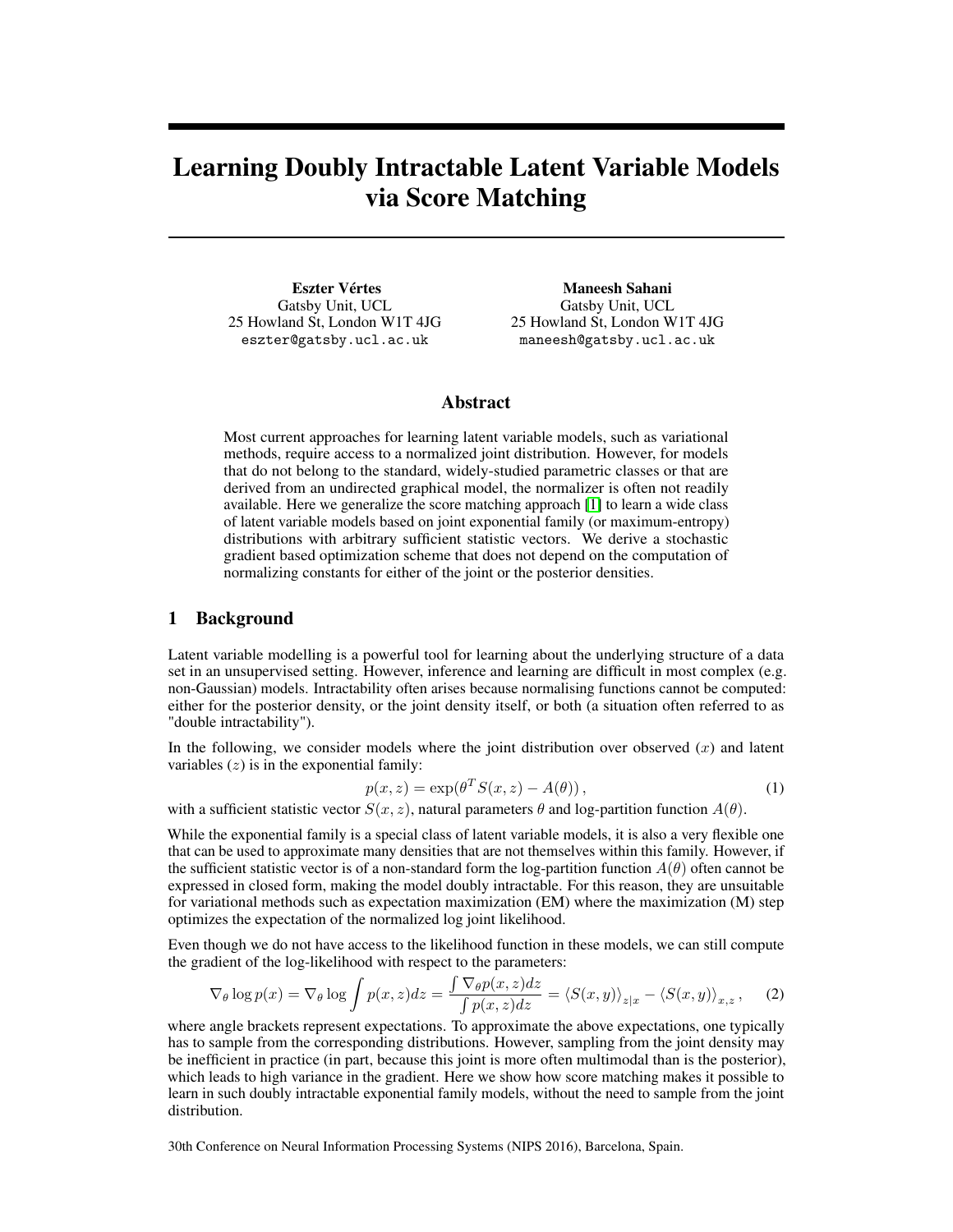# 2 Score matching for fully observed models

Score matching (SM) is an algorithm originally developed to fit statistical models without latent variables that are not easily normalized [\[1\]](#page-3-0), i.e. when the model density is only available up to proportionality. SM circumvents the inaccessibility of the normaliser by minimizing a cost function based only on the gradients of the log density.

In principle, SM matches the gradients of the true and model densities, according to the objective function:

$$
J(\theta) = E_x \left[ \|\partial_x \log p^*(x) - \partial_x \log p_{\theta}(x) \|^2 \right],
$$

where  $p^*(x)$  is the true density and  $p_\theta(x)$  is the model density.

Hyvarinen [\[1\]](#page-3-0) showed that minimizing the discrepancy between these *score functions* ( $\partial_x \log p(x)$ ) for the model and the true density is equivalent to minimizing the following cost function:

$$
\tilde{J}(\theta) = E_x \left[ \partial_x^2 \log p_\theta(x) + \frac{1}{2} \left( \partial_x \log p_\theta(x) \right)^2 \right]
$$
\n(3)

$$
\approx \frac{1}{N} \sum_{n} \partial_x^2 \log p_{\theta}(x^{(n)}) + \frac{1}{2} \left( \partial_x \log p_{\theta}(x^{(n)}) \right)^2. \tag{4}
$$

Note that  $\tilde{J}(\theta)$  depends on the true density  $p^*(x)$  only through the data points  $\{x^{(n)}\}_{n=1...N}$  and that  $\partial_x \log p_\theta(x)$  does not depend on the normalizer of  $p_\theta(x)$ .

## 3 Score matching for latent variable models

#### 3.1 Defining the score matching objective

Previous work analyzing the formal relationship between Gaussian restricted Boltzmann machines (RBMs) and autoencoders [\[2\]](#page-3-1) has shown how the SM cost function can be defined for energy based models that incorporate latent variables z:

<span id="page-1-0"></span>
$$
p(x, z) \propto \exp(-E(x, z; \theta)).
$$
\n(5)

The score function for such model can be expressed using an expectation with respect to the posterior density,  $p(z|x)$ :

$$
\partial_x \log p_\theta(x) = -\int p(z|x) \, \partial_x E(x, z; \theta) dz \,, \tag{6}
$$

and thus the SM objective can be rewritten as follows [\[2\]](#page-3-1):

$$
J^{LV}(\theta) = \frac{1}{N} \sum_{x} \sum_{i} -\frac{1}{2} \langle \partial_{x_i} E(x, z; \theta) \rangle_{z|x}^2 + \langle (\partial_{x_i} E(x, z; \theta))^2 \rangle_{z|x} - \langle \partial_{x_i}^2 E(x, z; \theta) \rangle_{z|x}.
$$
 (7)

Here, the first sum is over the observations  $x \in \{x^{(n)}\}_{n=1...N}$  and  $\partial_{x_i}$  denotes the partial derivative with respect to the  $i^{th}$  dimension of x.

#### 3.2 Score matching in jointly exponential family models

The RBM models analyzed by [\[2\]](#page-3-1) are "singly intractable" in that the latent variables are conditionally independent given the observations and the posterior distribution is easily computed. This structure allows the SM objective function (Eq. [7\)](#page-1-0) to be written in closed form and thus optimized directly with respect to the model parameters.

However, for continuous latent variables without conditional independence both the posterior distribution and the expectations in the SM objective are typically intractable. In these cases the SM objective function is non-trivial to optimize since the posterior expectations appearing in  $J^{LV}(\theta)$  (Eq. [7\)](#page-1-0) depend on the intractable normalizer of  $p(z|x)$ .

The main contribution of this paper is to show that it is nonetheless possible to compute the gradients of the SM objective for doubly intractable jointly exponential family distributions.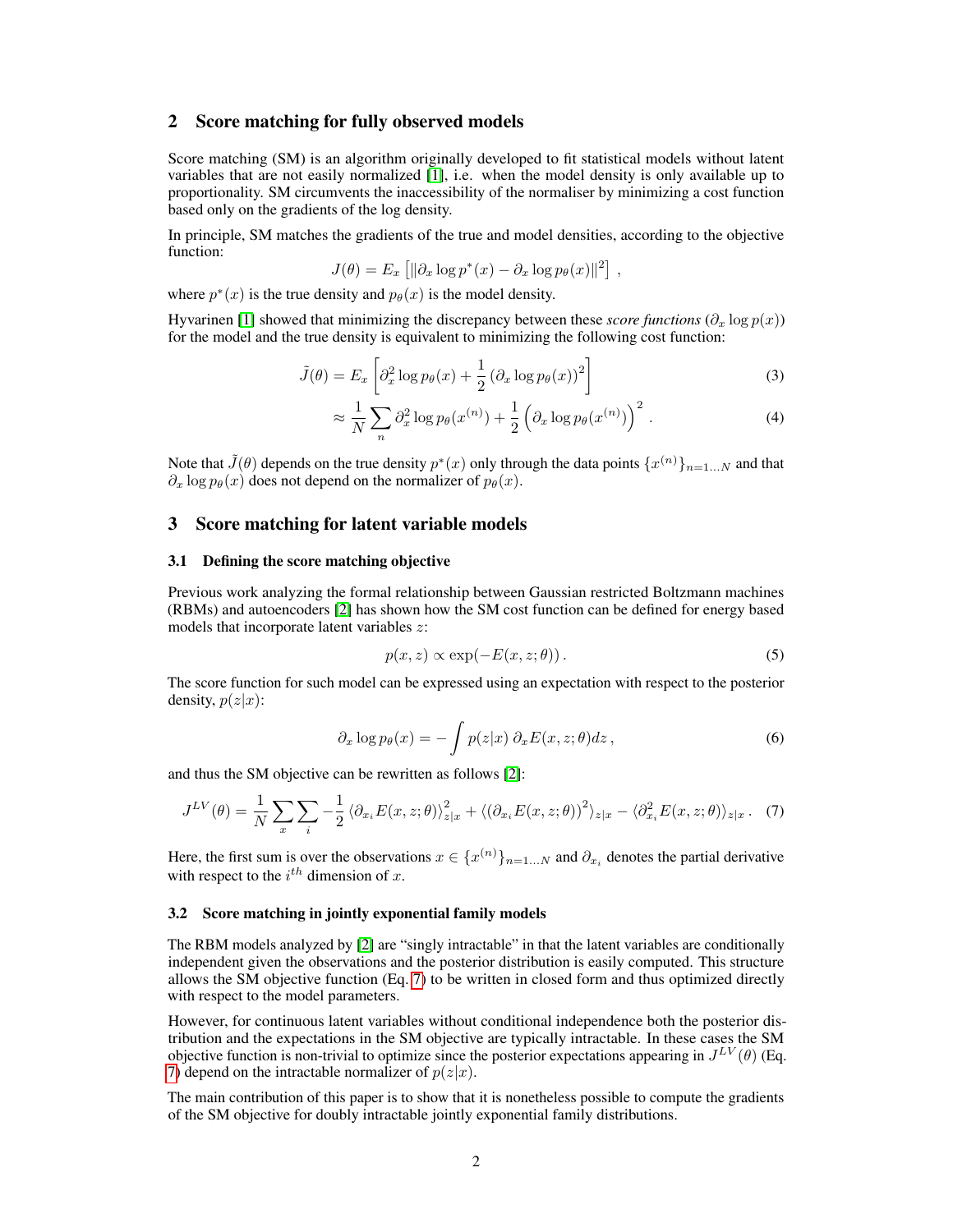The SM objective function for jointly exponential family models takes a form analogous to Eq. [7.](#page-1-0)

$$
J^{ExpF}(\theta) = \frac{1}{N} \sum_{x} \sum_{i} -\frac{1}{2} \left\langle \theta^T \partial_{x_i} S(x, z) \right\rangle_{z|x}^2 + \left\langle \left(\theta^T \partial_{x_i} S(x, z)\right)^2 \right\rangle_{z|x} + \left\langle \theta^T \partial_{x_i}^2 S(x, z) \right\rangle_{z|x}.
$$
\n(8)

To compute the gradient of  $J^{ExpF}(\theta)$  with respect to  $\theta$  without knowing the normalizer of  $p(z|x)$  or  $p(x, z)$ , we make use of the following exponential family property:

$$
\nabla_{\theta} \log p(z|x) = \nabla_{\theta} \theta^T S(x, z) - \nabla_{\theta} A_{z|x}(\theta) = S(x, z) - \langle S(x, z) \rangle_{z|x}.
$$
 (9)

This relationship allows us to propagate the derivatives into the expectation integrals, arriving at an expression for the learning gradient in which the posterior  $p(z|x)$  appears only in terms of its expectations:

$$
\nabla_{\theta} J^{ExpF}(\theta) = \frac{1}{N} \sum_{x} \sum_{i} -\theta^{T} \langle \partial_{x_{i}} S \rangle_{z|x} \left[ \text{Cov}_{z|x} (S, \partial_{x_{i}} S) \theta + \langle \partial_{x_{i}} S \rangle \right] + \langle (S - \langle S \rangle_{z|x}) (\theta^{T} \partial_{x_{i}} S)^{2} \rangle_{z|x} + 2 \langle \partial_{x_{i}} S \partial_{x_{i}} S^{T} \rangle_{z|x} \theta + \text{Cov}_{z|x} (S, \partial_{x_{i}}^{2} S) \theta + \langle \partial_{x_{i}}^{2} S \rangle_{z|x},
$$
\n(10)

where we have omitted the arguments of the sufficient statistics vector  $S(x, z)$  for compactness. These necessary expectations can be efficiently estimated using gradient-based Markov chain Monte Carlo samplers in the posterior – typically a simpler sampling problem than that of sampling from the marginal on the observed variables. Here we used the No-U-Turn sampler [\[3\]](#page-3-2), a variant of Hamiltonian Monte Carlo.

## 4 Experiments

We ran preliminary experiments using synthetic data from a rectified latent Gaussian model (RLGM), with correlated Gaussian latent variables constrained to the positive quadrant and a Gaussian output distribution:

$$
p(z) \propto \mathcal{N}(z|\mathbf{0}, \Sigma) \prod_{l} \Theta(z_l)
$$
 (11)

$$
p(x|z) = \mathcal{N}(x|Wz, \sigma^2 I). \tag{12}
$$

where  $\Theta(\cdot)$  is the Heaviside function.

In general, the normalizer for the joint RLGM cannot be computed analytically, making it unsuitable for learning by EM. On the other hand, the RLGM can be written in a jointly exponential family form with the following sufficient statistics:  $S(x, z) = \textbf{vec} \left[ x^T x, x z^T, z z^T \right]$ . Thus we can use the gradients of the SM objective to learn the parameters of the model:  $\Sigma$ ,  $W$ ,  $\sigma$ .

We chose both the latent space and the observation space to be 2-dimensional and used data generated from the model for learning. Figure [1](#page-3-3) shows contours of the empirical densities for the true and learned model parameters for three different examples. Since the log-likelihood function is intractable for the RLGM, we evaluated the the quality of the learned parameters by the total variation distance between empirical data distributions:

$$
\delta(P,Q) = \sup_x |P(x) - Q(x)|. \tag{13}
$$

The distances were computed across pairs of data sets generated using the true and the learned parameters. We compared these values to distances between data sets both coming from the true model (Figure [2\)](#page-3-4). Based on this metric, there was no significant difference between the learned and true densities.

# 5 Discussion

The introduction of score matching for exponential family latent variable models makes it possible to design and learn flexible latent variable models, directly incorporating domain-specific knowledge in